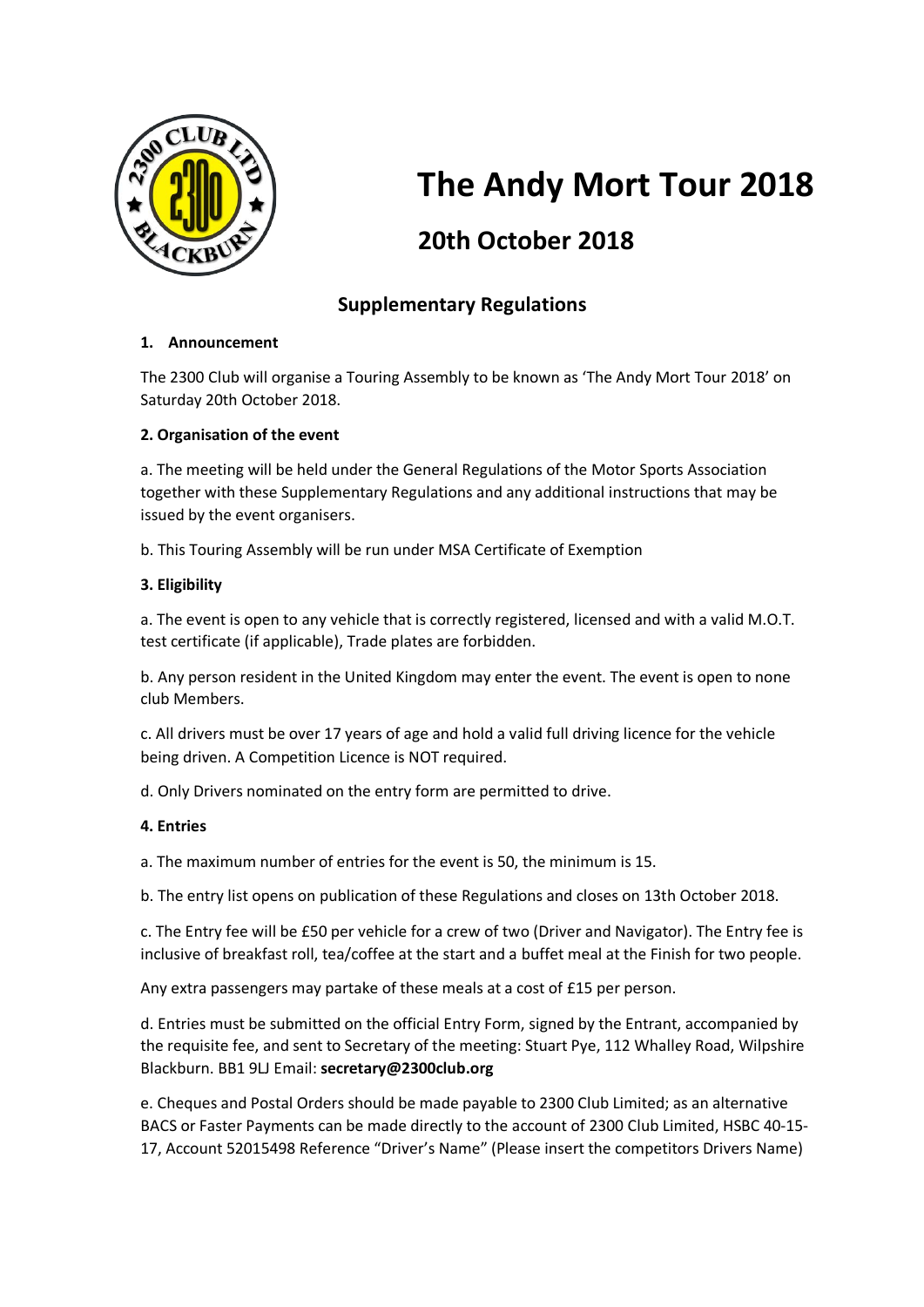f. Drivers must have valid insurance in accordance with the Road Acts and other relevant laws applicable in the United Kingdom and will be required to sign a declaration that they are covered by such insurance.

g. Entrants will be provided with a numbered Rally Plate which must be displayed in a prominent position on the front of the vehicle.

h. A vehicle examination will be carried out at the Start Venue and any vehicle found to be in an un-roadworthy condition will not be allowed to start.

#### **5. Route**

a. The event will start from West Bradford Village Hall, BB7 4TE. (M.R. 103/748447) The first vehicle starting at 09.31am. Vehicles will leave the start in number order at intervals of one minute.

b. The route will cover approximately 130 miles in Lancashire and Yorkshire on surfaced roads with a halt at approximately half way where refreshment will be available.

c. Competitors will have the choice of either: A detailed Tulip Arrow type road book or A route defined by Map Reference. (Maps 98, 99 & 103 are used, but map series is irrelevant) The choice may be selected on the Entry Form or decided on the day.

d. Check Points will be set up at various locations as shown in the route instructions. These will be open for specific periods which will be shown on the Check Point Record Card and will enable entrants to cover the route without travelling too quickly or too slowly. Some Check Points will consist of noting a letter or number from a displayed Code Board and others by obtaining a signature from a Marshal at that point.

e. The finish venue is West Bradford Village Hall, BB7 4 TE (M.R 103/748447) where a buffet meal will be served.

f. The appropriate Route Instructions and Check Point Record Cards will be given to entrants after signing on at the Start.

#### **6. Awards**

a. As the event is not a competition no awards will be made for individual performances, but a finishers memento will be given to all entries who visit all the check points and the finish within the time allowance given.

b. Subject to suitable weather conditions; A number of optional tests requiring judgement and accuracy may be held adjacent to the finish at the Hanson Cement Ribblesdale Works courtesy of the Plant Manager, Terry Reynolds. The winner of these tests, which will not require use of speed, will receive an award at the finish.

Andy Mort was a fun loving club member and would want as many entrants to carry out the tests that are able to.

c. A competition will also be held at the event to determine the best presented vehicle, for which the awards will also be presented during the evening.

#### **7. Officials**

a. Club Chairman: Neil Molyneux